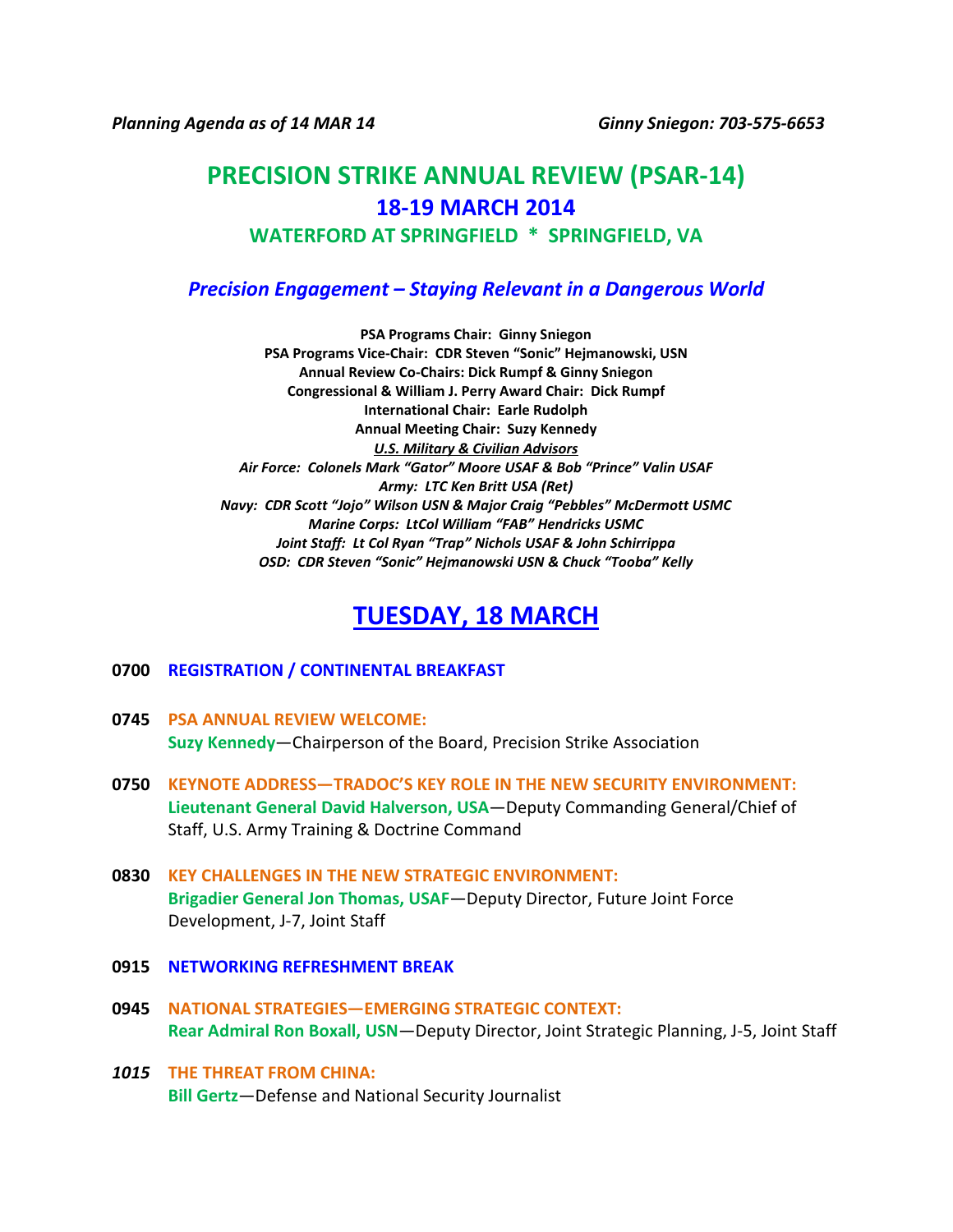- **1100 TECHNOLOGY SURPRISE—NEED FOR REBALANCE OF R&E INVESTMENTS: Alan Shaffer**—Acting Assistant Secretary of Defense, Research & Engineering, OSD
- **1145 INTELLIGENCE PREP: Richard Smith**—Senior Defense Intelligence Analyst for Technology Warning, DIA

#### **1150 LUNCHEON & WILLIAM J. PERRY AWARD CEREMONY**

- **Luncheon**—von Sternberg Ballroom
- **PSA Chairperson's Remarks**: **Suzy Kennedy**
- **Special Remarks: Dr. Paul Kaminski**—Chairman, DSB & **Honorable John Douglass** Former Acquisition Executive, Department of the Navy
- **Presentation of 18th William J. Perry Award to BLU-129/B Team**
- **Award Recipients' Remarks**
- **1300 MUNITIONS REQUIREMENTS PROCESS UPDATE: Lieutenant Colonel David Koewler, USAF**—Warfighting Analysis Division, J-8, Joint Staff
- **1330 AIR FORCE PRECISION WEAPONS SESSION: Chair: Colonel Mark "Gator" Moore, USAF**—Director, Combat Force Application (AF/A5R-C), Headquarters USAF
	- **Precision Weapons in Afghanistan Colonel Gator Moore, USAF**—Director, Combat Force Application (AF/A5R-C)
- **1415 REFRESHMENT BREAK**
- **1430 IMPLEMENTATION OF QDR-14—CONNECTING RELEVANCE TO RESOURCES: David Ochmanek**—DASD for Force Development, OUSD (Policy), OSD
- **1500 INTERNATIONAL PRECISION WEAPONS SESSION: Chair: Earle Rudolph**—Vice President Market Development, MBDA Incorporated
	- **Kongsberg's Naval Strike Missile (NSM) Kevin Albright**—Director Business Development, Kongsberg

### **1545 NATIONAL LABORATORIES PANEL: Moderator: Dr. John Fischer**—Director of Defense Laboratories, OASD (Research & Engineering), OSD

- **Sandia National Laboratories** *Perspective:* **David Keese**—Director, Integrated Military Systems
- **Lawrence Livermore National Laboratory Perspective: Dr. Randall Simpson**—Associate Program Leader, Weapons & Complex Integration
- **Los Alamos National Laboratory Perspective: Doug Anson**—Director, DoD Strategic Development, Strategic Outcomes Office
- **MIT Lincoln Laboratory Perspective: Gerald Augeri**—Assistant Head, Air & Missile Defense Technology Division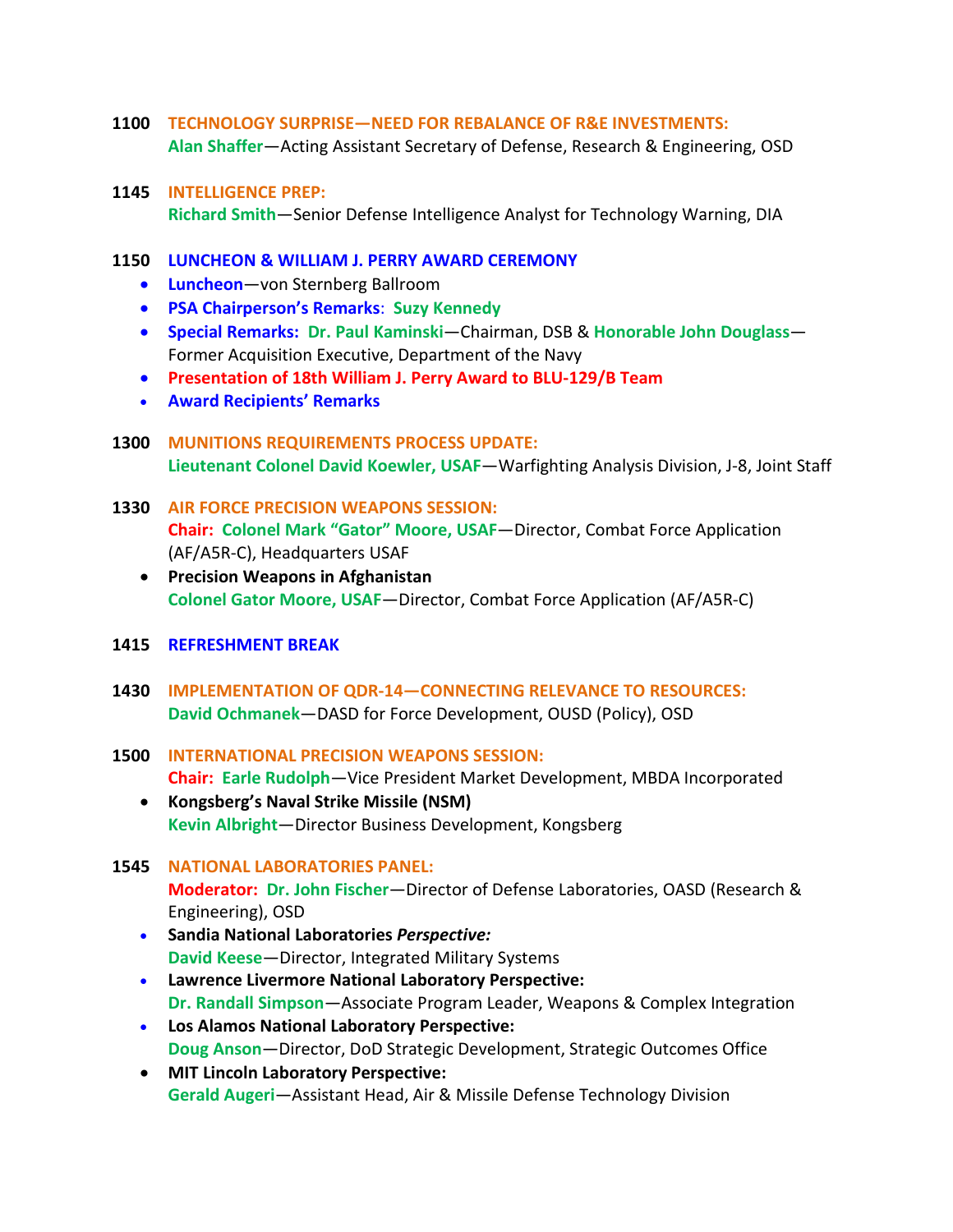**1715 EVENING RECEPTION WITH HEAVY HORS D'OEUVRES & INFORMAL ANNUAL MEETING Suzy Kennedy—Annual Meeting Chair**

### **WEDNESDAY, 19 MARCH**

- **0700 REGISTRATION / CONTINENTAL BREAKFAST**
- **0710 MEET & GREET FOR SPONSORS, SPEAKERS & INVITED GUESTS WITH HONDO GEURTS**
- **0800 KEYNOTE ADDRESS—PRECISION ENGAGEMENT FOR THE FUTURE FIGHTING FORCE: James "Hondo" Geurts**—Deputy for Acquisition, United States Special Operations Command (USSOCOM)
- *0845* **ACQUISITION PROGRAM SUCCESS—DEFENSE ACQUISITION WORKFORCE UPGRADE: Clothilda "Clo" Taylor**—Acting Director, Human Capital Initiatives, OUSD (AT&L)
- **0915 NETWORKING REFRESHMENT BREAK**
- **0945 ARMY PRECISION WEAPONS SESSION: Chair: Lieutenant Colonel Ken Britt, USA (Ret)**—MLRS Platforms & Munitions SSO, Fires Division (DAPR-FDG), DCS G8
	- **Army's Modernization Strategy for Precision Fires Lieutenant Colonel Francis Moss, USA**—HQDA G-8 Force Development
	- **Long Range Precision Fires Update Colonel Gary Stephens, USA**—Precision Fires Rockets & Missiles, PEO Missiles & Space
	- **Precision Fires within Army Aviation Tom Balish**—HQDA G-8 Force Development
- **1115 JCIDS/JROC PROCESSES UPDATE—ROBUST INTEGRATION IN AN UNCERTAIN FUTURE: Dr. Scott Maley**—Deputy Chief, Joint Requirements Assessment Division, J-8, Joint Staff
- **1200 LUNCHEON—von Sternberg Ballroom**
- **1230 LUNCHEON ADDRESS—NEED FOR INDUSTRIAL BASE REBALANCE IN PACIFIC PIVOT: Robert Read**—Senior Industrial Analyst, Manufacturing & Industrial Base Policy, OUSD (AT&L)
- **1315 DARPA PROGRAM: Speaker TBD**—Defense Advanced Research Projects Agency (DARPA)